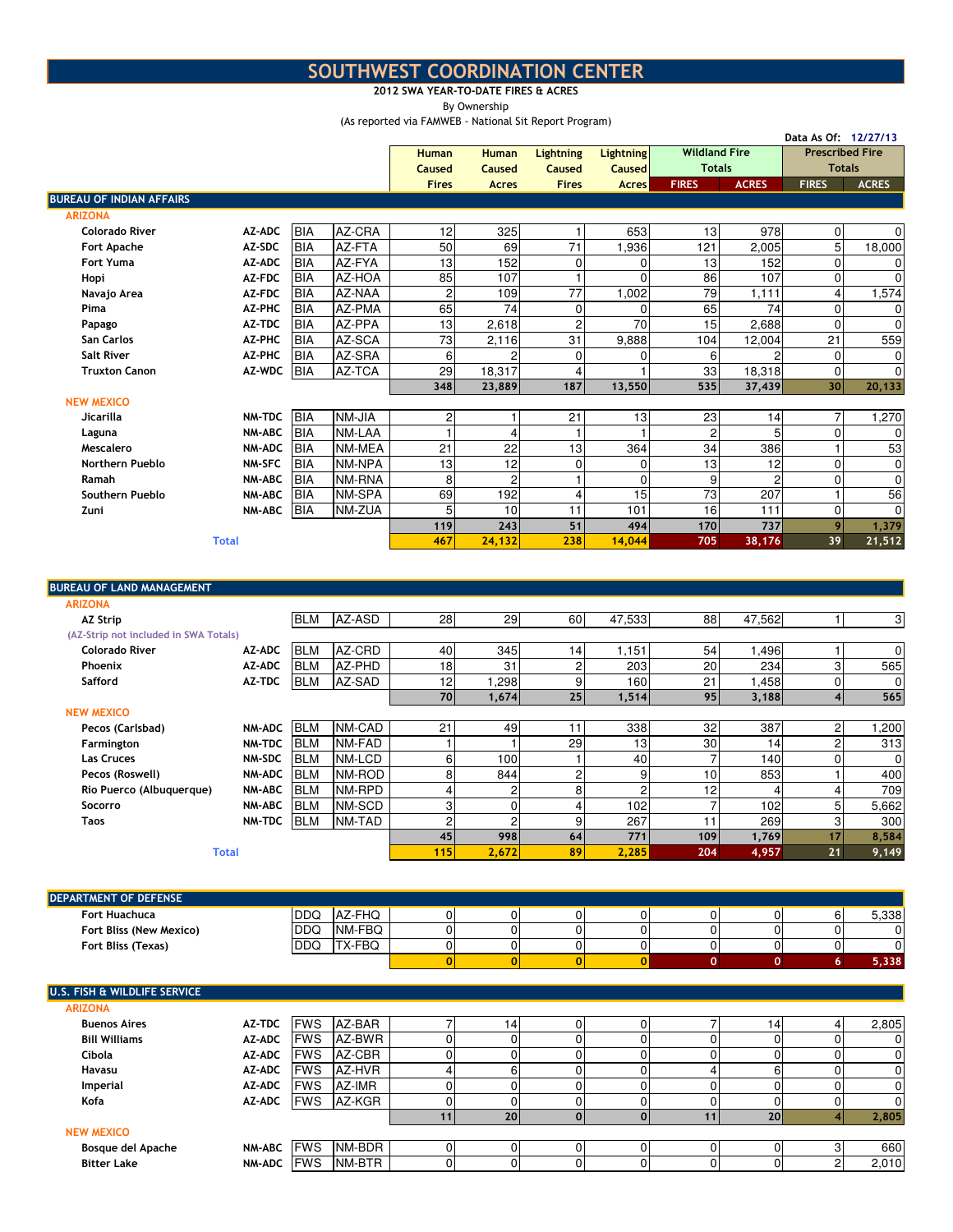| Maxwell           |              | NM-TDC FWS NM-MXR |    |                  |     |     |       |
|-------------------|--------------|-------------------|----|------------------|-----|-----|-------|
| Sevilleta         | NM-ABC FWS   | NM-SER            |    | 166              |     | 167 | 69    |
|                   |              |                   |    | <b>166</b>       |     | 167 | 2,740 |
| <b>WEST TEXAS</b> |              |                   |    |                  |     |     |       |
|                   |              |                   |    |                  |     |     |       |
|                   | <b>Total</b> |                   | 21 | 166 <sub>1</sub> | 13. | 187 | 5,545 |
|                   |              |                   |    |                  |     |     |       |

| <b>NATIONAL PARK SERVICE</b>  |               |            |               |                |                |                 |                         |                |                         |                         |                 |
|-------------------------------|---------------|------------|---------------|----------------|----------------|-----------------|-------------------------|----------------|-------------------------|-------------------------|-----------------|
| <b>ARIZONA</b>                |               |            |               |                |                |                 |                         |                |                         |                         |                 |
| Canyon de Chelly              | AZ-FDC        | <b>NPS</b> | AZ-CAP        | $\overline{0}$ | $\Omega$       | $\mathbf 0$     | $\mathbf 0$             | $\overline{0}$ | $\Omega$                | 2                       | $\mathbf 0$     |
| <b>Casa Grande</b>            | AZ-ADC        | <b>NPS</b> | AZ-CGP        | $\mathbf 0$    | $\Omega$       | $\mathbf 0$     | $\mathbf 0$             | $\mathbf 0$    | $\Omega$                | 0                       | $\mathbf 0$     |
| <b>Grand Canyon</b>           | AZ-WDC        | <b>NPS</b> | AZ-GCP        | 11             | 1              | $\overline{11}$ | 41                      | 22             | 42                      | 5                       | 5,771           |
| <b>Montezuma Castle</b>       | AZ-ADC        | <b>NPS</b> | AZ-MCP        | $\overline{0}$ | $\Omega$       | $\mathbf 0$     | $\mathbf 0$             | $\overline{0}$ | $\Omega$                | $\Omega$                | $\mathbf 0$     |
| Organ Pipe                    | AZ-TDC        | <b>NPS</b> | AZ-ORP        | $\overline{3}$ | 4              | $\mathbf 0$     | $\mathbf 0$             | 3              | $\overline{\mathbf{A}}$ | $\Omega$                | $\mathbf 0$     |
| <b>Petrofied Forest</b>       | AZ-SDC        | <b>NPS</b> | AZ-PFP        | $\overline{0}$ | $\Omega$       | $\mathbf 0$     | $\mathbf 0$             | $\overline{0}$ | $\Omega$                | 0                       | $\mathbf 0$     |
| Saguaro                       | AZ-TDC        | <b>NPS</b> | AZ-SAP        | $\overline{2}$ | $\Omega$       | $\mathbf 0$     | $\mathbf 0$             | $\overline{c}$ | $\Omega$                | 0                       | $\mathbf 0$     |
| <b>Tonto</b>                  | AZ-PHC        | <b>NPS</b> | AZ-TOP        | $\overline{0}$ | $\overline{0}$ | $\mathbf 0$     | $\mathbf 0$             | $\overline{0}$ | $\mathbf 0$             | 0                       | 0               |
| <b>Tuzigoot</b>               | AZ-ADC        | <b>NPS</b> | AZ-TZP        | $\overline{0}$ | $\Omega$       | $\mathbf 0$     | $\Omega$                | $\overline{0}$ | $\Omega$                | 0                       | $\mathbf 0$     |
| <b>Walnut Canyon</b>          | AZ-FDC        | <b>NPS</b> | AZ-WAP        | $\overline{0}$ | $\Omega$       | $\mathbf 0$     | $\Omega$                | $\overline{0}$ | $\Omega$                | 9                       | $\overline{75}$ |
| Wupatki                       | AZ-FDC        | <b>NPS</b> | AZ-WUP        | $\Omega$       | $\Omega$       | $\mathbf 0$     | $\Omega$                | $\Omega$       | $\Omega$                | 3                       | 25              |
|                               |               |            |               | 16             | 5 <sup>1</sup> | 11              | 41                      | 27             | 46                      | 19                      | 5,871           |
| <b>NEW MEXICO</b>             |               |            |               |                |                |                 |                         |                |                         |                         |                 |
| <b>Bandelier</b>              | <b>NM-BAP</b> | <b>NPS</b> | NM-BAP        | $\overline{0}$ | $\Omega$       | 1               | $\Omega$                | $\mathbf{1}$   | $\Omega$                | $\overline{0}$          | 150             |
| <b>Carlsbad Caverns</b>       | <b>NM-ADC</b> | <b>NPS</b> | NM-CCP        | $\overline{0}$ | $\Omega$       | $\mathbf 0$     | 1,849                   | $\overline{0}$ | 1,849                   | 0                       | $\mathbf 0$     |
| Pecos                         | NM-PEP        | <b>NPS</b> | NM-EMP        | $\overline{0}$ | $\Omega$       | 0               | $\Omega$                | $\overline{0}$ | $\Omega$                |                         | 85              |
| <b>El Malpais</b>             | NM-ELP        | <b>NPS</b> | NM-EMP        | $\Omega$       | $\Omega$       | $\overline{7}$  | $\overline{\mathbf{4}}$ | $\overline{7}$ | Δ                       |                         | 90              |
| <b>Salinas Pueblo</b>         | NM-SAP        | <b>NPS</b> | NM-SAP        | $\overline{0}$ | $\overline{0}$ | $\mathbf 0$     | $\Omega$                | $\overline{0}$ | $\Omega$                | 1                       | 9               |
|                               |               |            |               | $\mathbf{0}$   | $\mathbf{0}$   | 8               | 1,853                   | 8 <sup>1</sup> | 1,853                   | $\overline{\mathbf{3}}$ | 334             |
| <b>WEST TEXAS (FED. ONLY)</b> |               |            |               |                |                |                 |                         |                |                         |                         |                 |
| <b>Big Bend</b>               | <b>NM-ADC</b> | <b>NPS</b> | <b>TX-BBP</b> | 3              | 31             | $\overline{c}$  | 1                       | 5              | 32                      |                         | 119             |
| <b>Fort Davis</b>             | <b>NM-ADC</b> | <b>NPS</b> | <b>TX-GUP</b> | $\Omega$       | $\Omega$       | $\overline{2}$  | 173                     | $\overline{2}$ | 173                     | 0                       | $\mathbf 0$     |
| Guadalupe                     | <b>NM-ADC</b> | <b>NPS</b> | <b>TX-LAP</b> | $\overline{2}$ | 2.230          | $\mathbf 0$     | $\Omega$                | $\overline{c}$ | 2.230                   | 0                       | $\Omega$        |
|                               |               |            |               | 5              | 2,261          | $\overline{4}$  | 174                     | 9              | 2,435                   |                         | 119             |
|                               | <b>Total</b>  |            |               | 21             | 2,266          | 23              | 2,068                   | 44             | 4,334                   | 23                      | 6,324           |
|                               |               |            |               |                |                |                 |                         |                |                         |                         |                 |
| <b>OTHER</b>                  |               |            |               |                |                |                 |                         |                |                         |                         |                 |
| <b>ARIZONA</b>                |               |            |               |                |                |                 |                         |                |                         |                         |                 |
| AZ State - A1S - Private      | AZ-ADC        |            | OTHR AZ-A1SI  | $\overline{0}$ | $\Omega$       | $\mathbf 0$     | $\mathbf 0$             | $\overline{0}$ | $\Omega$                | $\Omega$                | $\mathbf 0$     |
| AZ State - A2S - Private      | AZ-ADC        |            | OTHR AZ-A2SI  | $\Omega$       | $\Omega$       | $\Omega$        | $\mathbf 0$             | $\Omega$       | $\Omega$                | 0                       | $\mathbf 0$     |
| AZ State - A3S - Private      | AZ-ADC        |            | OTHR AZ-A3SI  | $\overline{0}$ | 145            | 0               | $\mathbf 0$             | $\overline{0}$ | 145                     | 0                       | 0               |
|                               | <b>Total</b>  |            |               | $\Omega$       | 145            | $\mathbf{0}$    | $\mathbf 0$             | $\mathbf{0}$   | 145                     | $\overline{0}$          | $\mathbf{0}$    |
| <b>NEW MEXICO</b>             |               |            |               |                |                |                 |                         |                |                         |                         |                 |
| Los Alamos Nat. Lab           | <b>NM-SFC</b> |            | OTHR NM-LAE   |                |                |                 |                         |                |                         |                         |                 |
|                               | Total         |            |               | $\mathbf 0$    | $\Omega$       | $\mathbf{0}$    | $\mathbf 0$             | $\mathbf{0}$   | $\Omega$                | $\overline{0}$          | $\mathbf 0$     |
|                               | <b>Total</b>  |            |               | $\mathbf{0}$   | 145            | $\overline{0}$  | $\mathbf{0}$            | $\mathbf{0}$   | 145                     | $\mathbf{O}$            | $\mathbf{0}$    |

| <b>STATES</b>                   |               |             |             |     |        |     |        |     |        |                |                |
|---------------------------------|---------------|-------------|-------------|-----|--------|-----|--------|-----|--------|----------------|----------------|
| <b>ARIZONA</b>                  |               |             |             |     |        |     |        |     |        |                |                |
| <b>AZS - Phoenix District</b>   | <b>AZ-ADC</b> | <b>ST</b>   | AZ-A1S      | 32  | 3,340  | 3   | 350    | 35  | 3,690  | 0              | $\overline{0}$ |
| <b>AZS - Flagstaff District</b> | AZ-ADC        | <b>ST</b>   | AZ-A2S      | 47  | 994    | 6   | 5      | 53  | 999    | $\overline{0}$ | $\overline{0}$ |
| <b>AZS - Tucson District</b>    | <b>AZ-ADC</b> | <b>ST</b>   | AZ-A3S      | 85  | .686   | 19  | 2,768  | 104 | 4,454  | 0              | $\overline{0}$ |
|                                 | <b>Total</b>  |             |             | 164 | 6,020  | 28  | 3,123  | 192 | 9,143  | οl             | $\mathbf{0}$   |
| <b>NEW MEXICO</b>               |               |             |             |     |        |     |        |     |        |                |                |
| <b>Chama District</b>           | <b>NM-TDC</b> | <b>ST</b>   | NM-N1S      | 11  | 382    | 6   | 4      | 17  | 386    | $\Omega$       | $\mathbf 0$    |
| <b>Cimarron District</b>        | NM-TDC        | <b>ST</b>   | NM-N2S      | 5   |        | 28  | 842    | 33  | 846    | 0              | $\mathbf 0$    |
| <b>Socorro District</b>         | NM-SDC        | <b>ST</b>   | NM-N3S      | 42  | 2,442  | 17  | 173    | 59  | 2,615  | $\overline{0}$ | $\mathbf 0$    |
| Las Vegas District              | <b>NM-SFC</b> | <b>ST</b>   | NM-N4S      | 41  | 1,139  | 54  | 943    | 95  | 2,082  | $\Omega$       | $\mathbf 0$    |
| <b>Capitan District</b>         | <b>NM-ADC</b> | <b>ST</b>   | NM-N5S      | 86  | 922    | 46  | 18,947 | 132 | 19,869 | $\Omega$       | $\overline{0}$ |
| <b>Bernalillo District</b>      | <b>NM-ABC</b> | <b>ST</b>   | NM-N6S      | 14  | 32     | 12  | 14     | 26  | 46     | 0              | $\overline{0}$ |
|                                 |               |             |             | 199 | 4,921  | 163 | 20,923 | 362 | 25,844 | $\Omega$       | $\mathbf{0}$   |
|                                 | <b>Total</b>  |             |             | 363 | 10,941 | 191 | 24,046 | 554 | 34,987 | $\mathbf{0}$   | $\mathbf{0}$   |
|                                 |               |             |             |     |        |     |        |     |        |                |                |
| <b>U. S. FOREST SERVICE</b>     |               |             |             |     |        |     |        |     |        |                |                |
| <b>ARIZONA</b>                  |               |             |             |     |        |     |        |     |        |                |                |
| Apache/Sitgreaves               | AZ-SDC        |             | USFS AZ-ASF | 39  | 129    | 73  | 221    | 112 | 350    | 11             | 15,083         |
| Coronado                        | AZ-TDC        | <b>USFS</b> | AZ-CNF      | 43  | 8,083  | 40  | 28,227 | 83  | 36,310 | $\Omega$       | $\overline{0}$ |
| Coconino                        | AZ-FDC        |             | USFS AZ-COF | 71  | 108    | 122 | 8,922  | 193 | 9,030  | 85             | 13,665         |
| Kaibab                          | AZ-WDC        |             | USFS AZ-KNF | 17  | 1,179  | 93  | 5,260  | 110 | 6,439  | 13             | 6,984          |
| Prescott                        | AZ-PDC        |             | USFS AZ-PNF | 26  | 16,251 | 15  | 37     | 41  | 16.288 | 8              | 5,274          |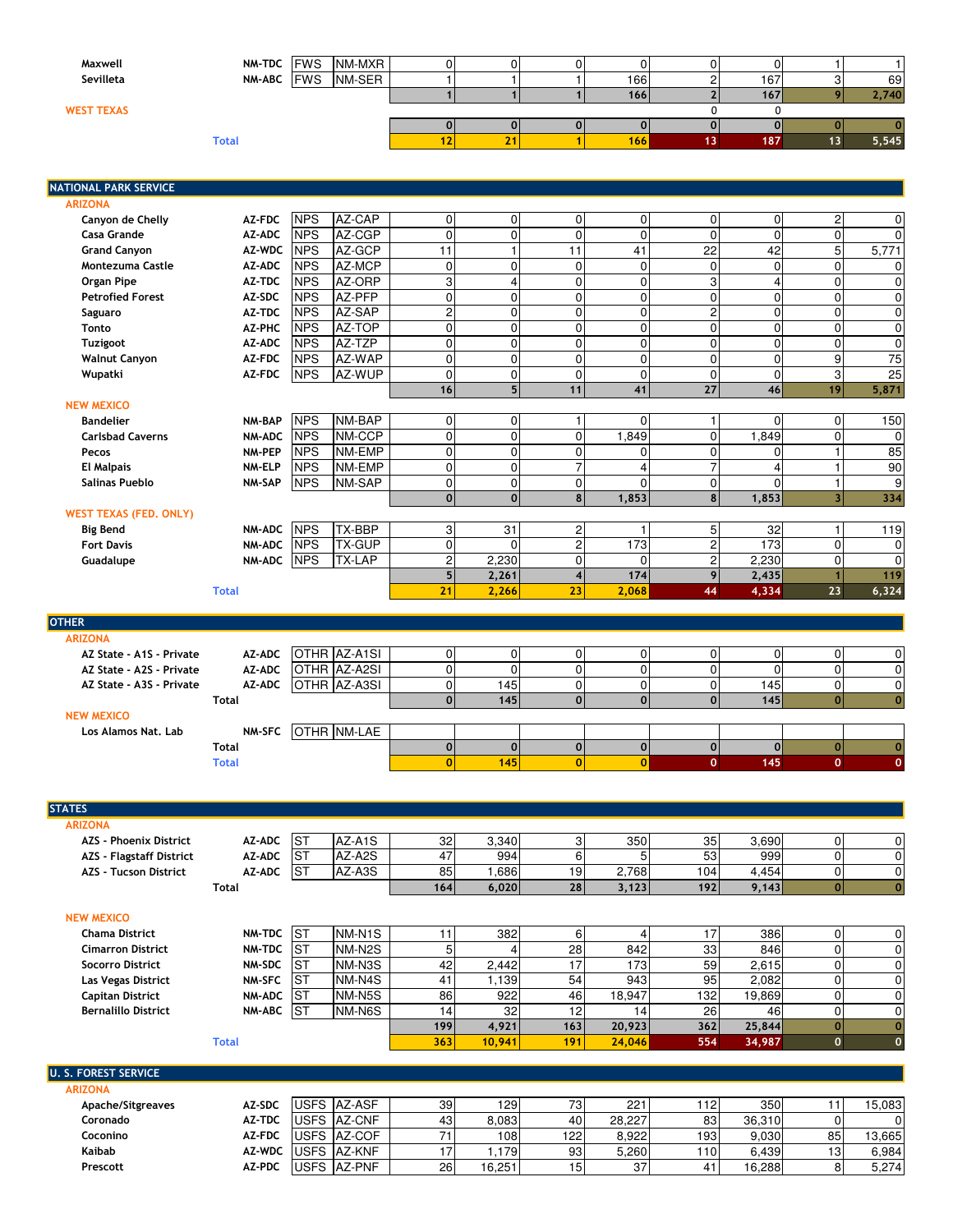| Tonto                | AZ-PHC        |             | USFS AZ-TNF          | 1001 | 38,846          | 97  | 11,574  | 197   | 50,420  | 62  | 5,238          |
|----------------------|---------------|-------------|----------------------|------|-----------------|-----|---------|-------|---------|-----|----------------|
|                      |               |             |                      | 296  | 64,596          | 440 | 54,241  | 736   | 118,837 | 179 | 46,244         |
| <b>NEW MEXICO</b>    |               |             |                      |      |                 |     |         |       |         |     |                |
| Carson               | NM-TDC        |             | <b>IUSFS INM-CAF</b> | 43   |                 | 47  | 37      | 90    | 42      |     | .474           |
| Cibola               | NM-ABC        |             | USFS NM-CIF          | 32   | .421            | 50  | 326     | 82    | .747    |     | 7,034          |
| Gila                 | NM-SDC        | <b>USFS</b> | <b>NM-GNF</b>        | 23   | 475             | 75  | 298,377 | 98    | 298,852 | 10  | 7,935          |
| Lincoln              | <b>NM-ADC</b> | <b>USFS</b> | NM-LNF               |      | 22              | 15  | 40,553  | 22    | 40,575  |     | 128            |
| Santa Fe             | <b>NM-SFC</b> | <b>USFS</b> | NM-SNF               | 30   | 15 <sub>1</sub> | 53  | 895     | 83    | 910     |     | $\overline{0}$ |
| <b>Valle Caldera</b> | <b>NM-SFC</b> |             | USFS NM-VCF          |      |                 |     |         |       |         |     | 406            |
|                      |               |             |                      | 135  | 1,938           | 242 | 340,189 | 377   | 342,127 | 21  | 16,977         |
|                      | <b>Total</b>  |             |                      | 431  | 66,534          | 682 | 394,430 | 1,113 | 460,964 | 200 | 63,221         |
|                      |               |             |                      |      |                 |     |         |       |         |     |                |

| <b>TOTAL - ALL SWA UNITS</b> | $1.409$ $106.711$ | $1,224$ $437,039$ | 2,633 543,750 | 302 111,089 |
|------------------------------|-------------------|-------------------|---------------|-------------|
|                              |                   |                   |               |             |

YTD-UNITS +